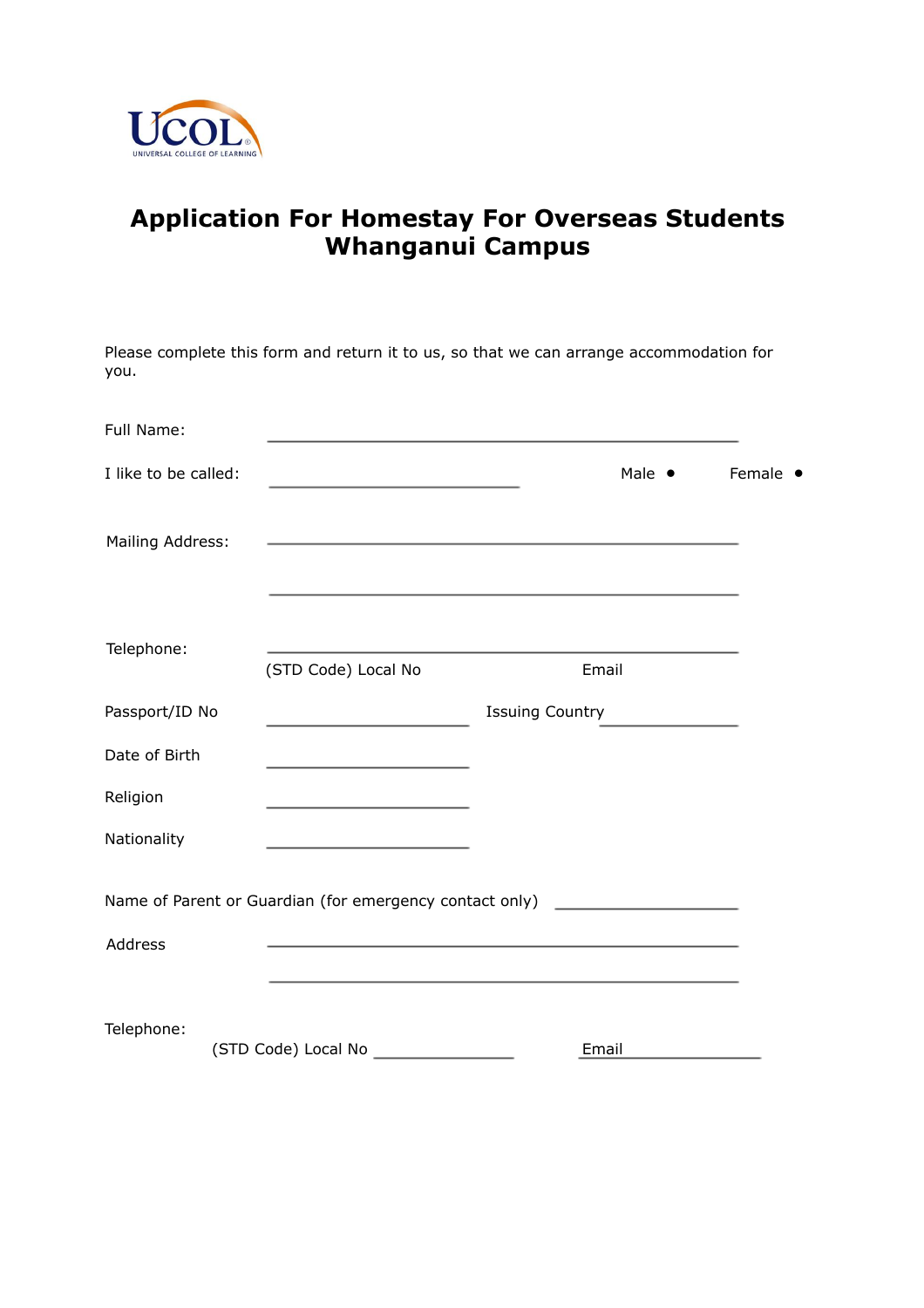**Please complete this page for homestay accommodation** (either temporary or permanent)**.**

I require Homestay accommodation from:

(Start date) to (End date)

Do you prefer a family?

| a) With no children               | YES        | NO  |  |
|-----------------------------------|------------|-----|--|
| b) With children under 12 yrs old | <b>YES</b> | NO. |  |
| c) With children over 12 yrs old  | YES        | NO  |  |

Most New Zealand families have pets. If you are allergic to animals please let us know. ........

| Are you a vegetarian?                                                                                                               | <b>YES</b> | NO.       |  |
|-------------------------------------------------------------------------------------------------------------------------------------|------------|-----------|--|
| Is there any food you cannot eat?                                                                                                   | <b>YES</b> | <b>NO</b> |  |
| If yes please give details                                                                                                          |            |           |  |
| Do you have any special religious observances? Please give details:                                                                 |            |           |  |
| Do you have any medical problems or allergies?                                                                                      | <b>YES</b> | <b>NO</b> |  |
| If yes please give details                                                                                                          |            |           |  |
| Do you smoke?                                                                                                                       | <b>YES</b> | <b>NO</b> |  |
| Are you quiet or sociable? (Do you like to talk with friends a lot and go to parties?)                                              |            |           |  |
| What are your interests? (music, rock n roll, dancing, sport, outdoor life, hiking etc.)                                            |            |           |  |
| Is there anything else that you would like your host family to know?                                                                |            |           |  |
| Is this your first visit to another country:                                                                                        | <b>YES</b> | <b>NO</b> |  |
| Do you have a medical condition we should know about? eg. Hearing loss, Asthma, Diabetes,<br>Epilepsy, Allergy, Physical disability | YES        | NO        |  |
| Please tell us about it                                                                                                             |            |           |  |